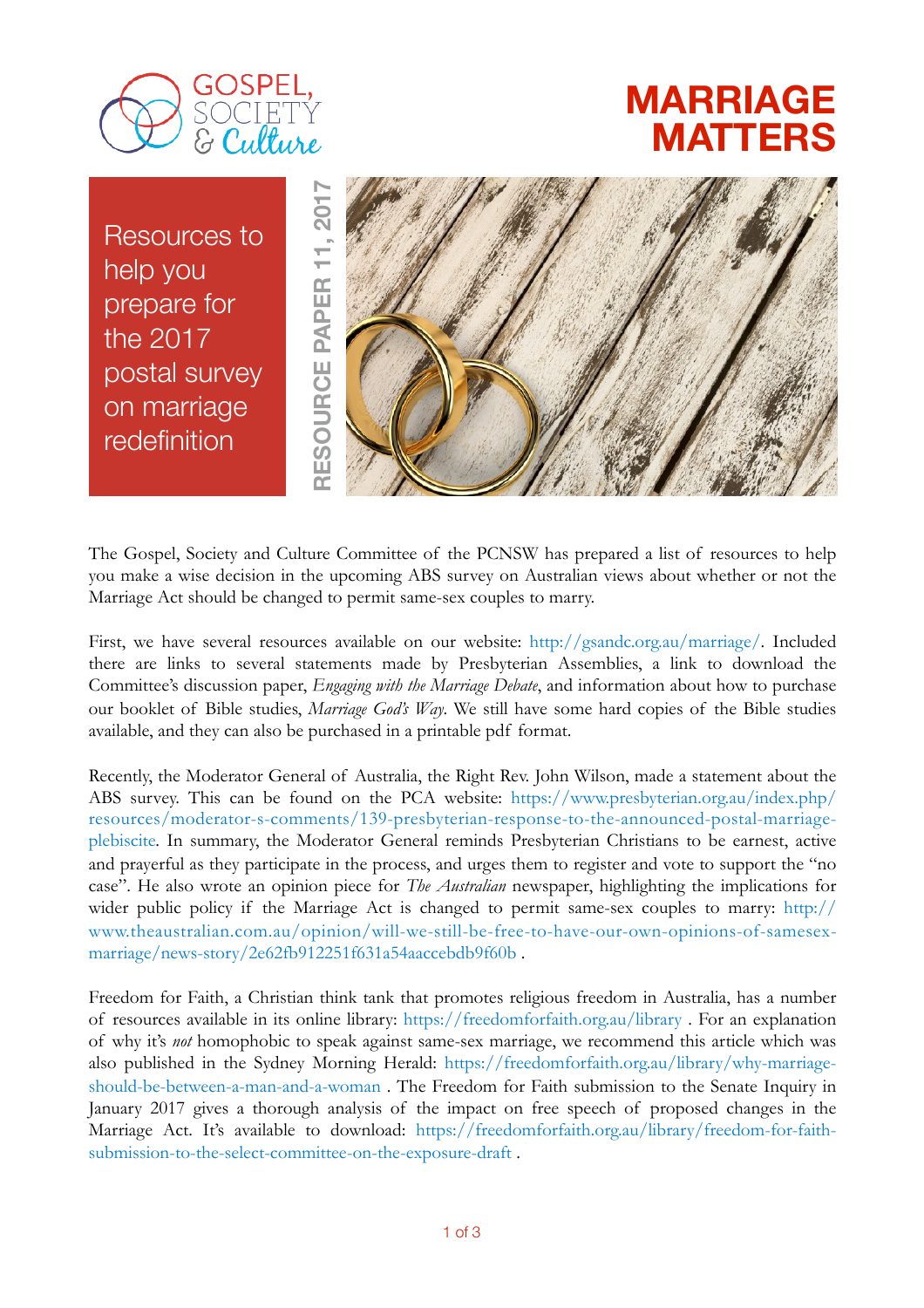Sydney Anglicans have a website, *What God has Joined Together*, which holds written and video resources: <http://sydneyanglicans.net/marriage>. Digital and pdf versions of a booklet that teaches about the Biblical understanding of marriage are available for download (in both English and Chinese translation).

The Coalition for Marriage has a useful website that provides up to date news about the postal survey and the public debate:<https://www.coalitionformarriage.com.au> .

Marriage Alliance offers a wide range of written and video resources on their website: [http://](http://www.marriagealliance.com.au/resources) [www.marriagealliance.com.au/resources](http://www.marriagealliance.com.au/resources) . We particularly recommend an article, originally published by the Harvard Law Review, in which three American academics (including Ryan T. Anderson) carefully examine the differences between the traditional and revisionist view of marriage, and expose the consequences of society moving away from the traditional view. This is a longer article than others in our list, but we think you will find it helpful for answering questions about the difference between the two views of marriage, as well as in defending the actions of Christians who speak out for the traditional view. <http://www.harvard-jlpp.com/wp-content/uploads/2013/10/GeorgeFinal.pdf> On the Marriage Alliance website there are also several articles that engage with the question of the wellbeing of children raised by same-sex parents.

The Witherspoon Institute (in the USA) offers a useful and searchable online journal, *Public Discourse*, that seeks to enhance public understanding of the moral foundations of free societies. We recommend Christopher White's article explaining the connections between legalised same sex-marriage and surrogacy as a way of creating children for same-sex parents. The article is not brief but it makes some helpful points:<http://www.thepublicdiscourse.com/2015/07/15362/>.

Several individual Australian Christian commentators have been writing articles about marriage, freedom of speech, and how to engage in a helpful way in the public debate. Below are a few that we think will help you with frequently asked questions.

Lionel Windsor, Anglican minister in Sydney and lecturer at Moore Theological College, has recently written about the meaning of Romans 1:26-27 and the way it been used in the debate about marriage redefinition: <http://www.lionelwindsor.net/2017/08/23/bible-marriage-redefinition-clearing-dust/>. This article is helpful in answering (incorrect) claims that the Bible has nothing to say about homosexuality, such as the claims recently made by Dr Robyn Whittaker in an article published on the ABC news website.

Kevin DeYoung, an American pastor and theologian, has a written a book that deals specifically with the Biblical material about sexuality, *What Does the Bible Really Teach About Homosexuality?* A video recording of a one-hour lecture on the same topic is available on YouTube: [https://](https://www.youtube.com/watch?v=gxMUJZTixyg) [www.youtube.com/watch?v=gxMUJZTixyg](https://www.youtube.com/watch?v=gxMUJZTixyg) .

Akos Balogh, a former AFES worker and student at Queensland Theological College, is currently writing a series of articles about Christian engagement in the political process of a postal survey. The first deals with the question of whether or not Christians who support a traditional definition of marriage are imposing their views on others, and shows how it's a good thing for Christians to seek fair [and just laws. It's available at: http://akosbalogh.com/2017/08/16/how-should-christians-engage-the](http://akosbalogh.com/2017/08/16/how-should-christians-engage-the-ssm-debate-part-1-political-theology-101/)[ssm-debate-part-1-political-theology-101/](http://akosbalogh.com/2017/08/16/how-should-christians-engage-the-ssm-debate-part-1-political-theology-101/) . In a similar vein, Campbell Markham, a Presbyterian minister in Tasmania, explains how it is an act of Christian love to support a Biblical definition of marriage:<http://thinkingofgod.org/2017/08/love-says-no/>.